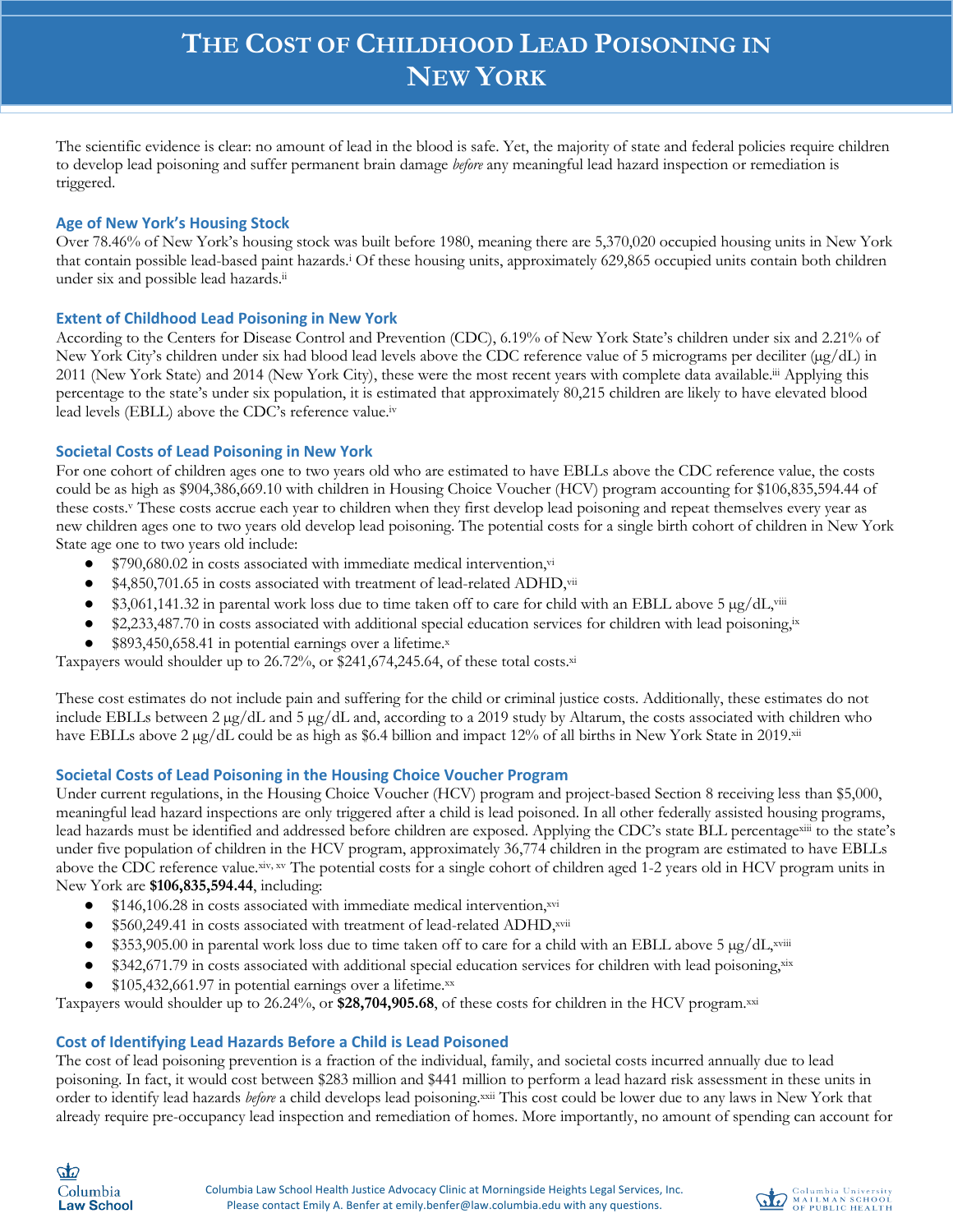the preservation of, or recover the loss of, a child's quality of life. Identifying lead hazards *before* a child is poisoned is the only way to protect children from lead poisoning and the permanent harm it causes.

| <b>Data Sources &amp; Calculations</b> |  |
|----------------------------------------|--|
|----------------------------------------|--|

| <b>Table 1: Potential Blood Lead Levels</b> |                                       |                   |                 |                                                         |  |
|---------------------------------------------|---------------------------------------|-------------------|-----------------|---------------------------------------------------------|--|
|                                             | <b>Confirmed (NYC</b><br>+NYS Totals) | Rate (State/City) | <b>Estimate</b> | <b>Estimated number of</b><br><b>Children in Cohort</b> |  |
| $5 - 9$ µg/dL                               | 17,708                                | 3.29%             | 66,614          | 11,102                                                  |  |
| $10 - 14$ µg/dL                             | 1,835                                 | 0.34%             | 9,006           | 1,501                                                   |  |
| 15 - 19 μg/dL                               | 650                                   | 0.12%             | 2,445           | 408                                                     |  |
| 20 - 24 µg/dL                               | 281                                   | 0.0522%           | 1,057           | 176                                                     |  |
| 25 - 44 µg/dL                               | 250                                   | 0.0464%           | 940             | 157                                                     |  |
| 44 - 69 µg/dL                               | 35                                    | 0.0065%           | 132             | 22                                                      |  |
| 70 µg/dL and above                          | 4                                     | 0.0007%           | 21              | 4                                                       |  |
| <b>TOTAL</b>                                | 20,763                                |                   | 80,215          | 13,369                                                  |  |
| <b>HCV Potential Blood Lead Levels</b>      |                                       |                   |                 |                                                         |  |
|                                             |                                       |                   |                 | <b>Estimated number of</b>                              |  |
|                                             | <b>Confirmed</b>                      | Rate (State/City) | <b>Estimate</b> | <b>Children in Cohort</b>                               |  |
| $5 - 9$ µg/dL                               | 17,708                                | 3.29%             | 6,412           | 1069                                                    |  |
| $10 - 14$ µg/dL                             | 1,835                                 | 0.34%             | 664             | 111                                                     |  |
| 15 - 19 µg/dL                               | 650                                   | 0.12%             | 235             | 39                                                      |  |
| 20 - 24 µg/dL                               | 281                                   | 0.1441%           | 281             | 47                                                      |  |
| 25 - 44 µg/dL                               | 250                                   | 0.0464%           | 91              | 15                                                      |  |
| 44 - 69 µg/dL                               | 132                                   | 0.0245%           | 48              | 8                                                       |  |
| 70 µg/dL and above                          | 4                                     | 0.0007%           | 1               | 0                                                       |  |
| <b>TOTAL</b>                                | 20,860                                |                   | 7,732           | 1289                                                    |  |

Table 1: According to the CDC, the number of children under 72 months in the New York State who were tested and confirmed for BLLs greater than or equal to 5 µg/dL is 6.19% of children and 2.21% of children in New York City.xxiii The CDC also provided a breakdown of the BLL groups and children that tested in those ranges. The confirmed rates were used to estimate the prevalence in the population. The cohort represents all children born in 2014 and their lifetime economic costs.

| Table 2: Potential Costs Associated with Immediate Medical Intervention |           |                                                          |                          |                   |  |
|-------------------------------------------------------------------------|-----------|----------------------------------------------------------|--------------------------|-------------------|--|
|                                                                         |           |                                                          | Cost of                  |                   |  |
| <b>Blood Lead</b>                                                       | Number of |                                                          | <b>recommended</b>       |                   |  |
| level in ug/dL                                                          |           | Children age 1-2   Recommended treatment <sup>xxiv</sup> | treatment <sup>xxv</sup> | <b>Total Cost</b> |  |
| $5 - 9$ µg/dL                                                           |           | 11,102 Diagnostic testing                                | \$10.87                  | \$120,682.15      |  |

 $\boldsymbol{d}$ Columbia **Law School** 

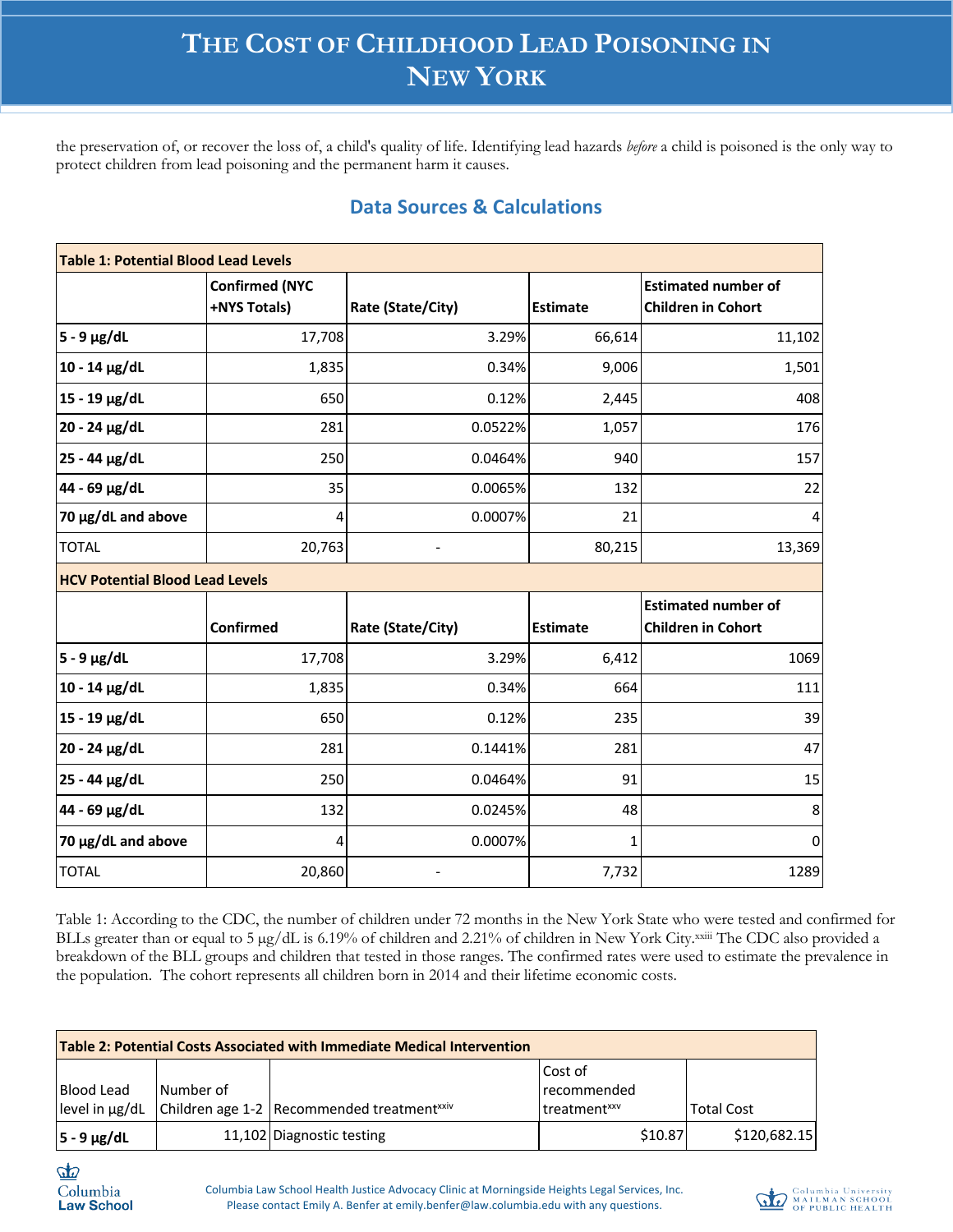|                     | Diagnostic testing, venipuncture, lead     |              |              |
|---------------------|--------------------------------------------|--------------|--------------|
| $10 - 14$ µg/dL     | 1,501 assay, nurse-only visit              | \$94.20      | \$141,394.20 |
|                     | Diagnostic testing, venipuncture, lead     |              |              |
| 15 - 19 μg/dL       | 408 assay, nurse-only visit                | \$94.20      | \$38,389.13  |
|                     | Above treatments, plus 8 visits for        |              |              |
| 20 - 24 µg/dL       | 176 diagnostic testing, nurse follow-up    | \$1,313.26   | \$231,366.79 |
|                     | Above treatments, plus 8 visits for        |              |              |
| 25 - 44 µg/dL       | 157 diagnostic testing, nurse follow-up    | \$1,313.26   | \$205,842.34 |
| 44 - 69 µg/dL       | 22 Above treatments plus oral chelation    | \$1,711.34   | \$37,553.32  |
| $70 \mu g/dL$ and   | Above treatments, except oral chelation    |              |              |
| above               | 4 is replaced with intravenous chelation   | \$4,414.88   | \$15,452.08  |
|                     |                                            | <b>TOTAL</b> | \$790,680.02 |
| <b>HCV Children</b> |                                            |              |              |
| $5 - 9$ µg/dL       | 1,282 Diagnostic testing                   | \$10.87      | \$13,938.62  |
|                     | Diagnostic testing, venipuncture, lead     |              |              |
| $10 - 14 \mu g/dL$  | 133 assay, nurse-only visit                | \$94.20      | \$12,517.22  |
|                     | Diagnostic testing, venipuncture, lead     |              |              |
| 15 - 19 μg/dL       | 47 assay, nurse-only visit                 | \$94.20      | \$4,433.89   |
|                     | Above treatments, plus 8 visits for        |              |              |
| 20 - 24 µg/dL       | 56 diagnostic testing, nurse follow-up     | \$1,313.26   | \$73,805.21  |
|                     | Above treatments, plus 8 visits for        |              |              |
| 25 - 44 µg/dL       | 18 diagnostic testing, nurse follow-up     | \$1,313.26   | \$23,774.51  |
| 44 - 69 µg/dL       | 10 Above treatments plus oral chelation    | \$1,711.34   | \$16,358.03  |
| $70 \mu g/dL$ and   | Above treatments, except oral chelation    |              |              |
| above               | $0$ is replaced with intravenous chelation | \$4,414.88   | \$1,278.79   |
|                     |                                            | <b>TOTAL</b> | \$146,106.28 |

Table 2: The following table shows the recommended treatment for children whose test results show elevated BLLs between above 5 µg/dL and the estimated costs of that treatment. The number of children with elevated BLLs is taken from Table 1. The treatment comes from CDC recommendations and Kemper's 1998 paper and the cost is drawn from Gould's 2009 paper (cost is inflated to reflect 2019 prices). The estimated costs of these treatments are applied to the number of children in our cohort who are estimated to have the corresponding blood levels.xxvi

| Table 3: Potential Health Care Costs Associated to ADHD |                                                    |                                                         |                                                                     |                                                                                                        |                |
|---------------------------------------------------------|----------------------------------------------------|---------------------------------------------------------|---------------------------------------------------------------------|--------------------------------------------------------------------------------------------------------|----------------|
|                                                         | <b>Total Children</b><br>aged 1-2 <sup>xxvii</sup> | Estimated 9.4% diagnosed<br>with ADHD <sup>xxviii</sup> | $21.1\%$ of cases<br>associated with<br><b>EBLL</b> <sup>xxix</sup> | <b>Healthcare Costs for</b><br><b>Medication and Counseling</b><br>per child for 1 year <sup>xxx</sup> | Total Cost     |
| New York                                                | 337,666                                            | 31,741                                                  | 6.697                                                               | \$724.28                                                                                               | \$4,850,701.65 |
| <b>HCV</b>                                              | 39,000                                             | 3,666                                                   | 774                                                                 | \$724.28                                                                                               | \$560,249.41   |

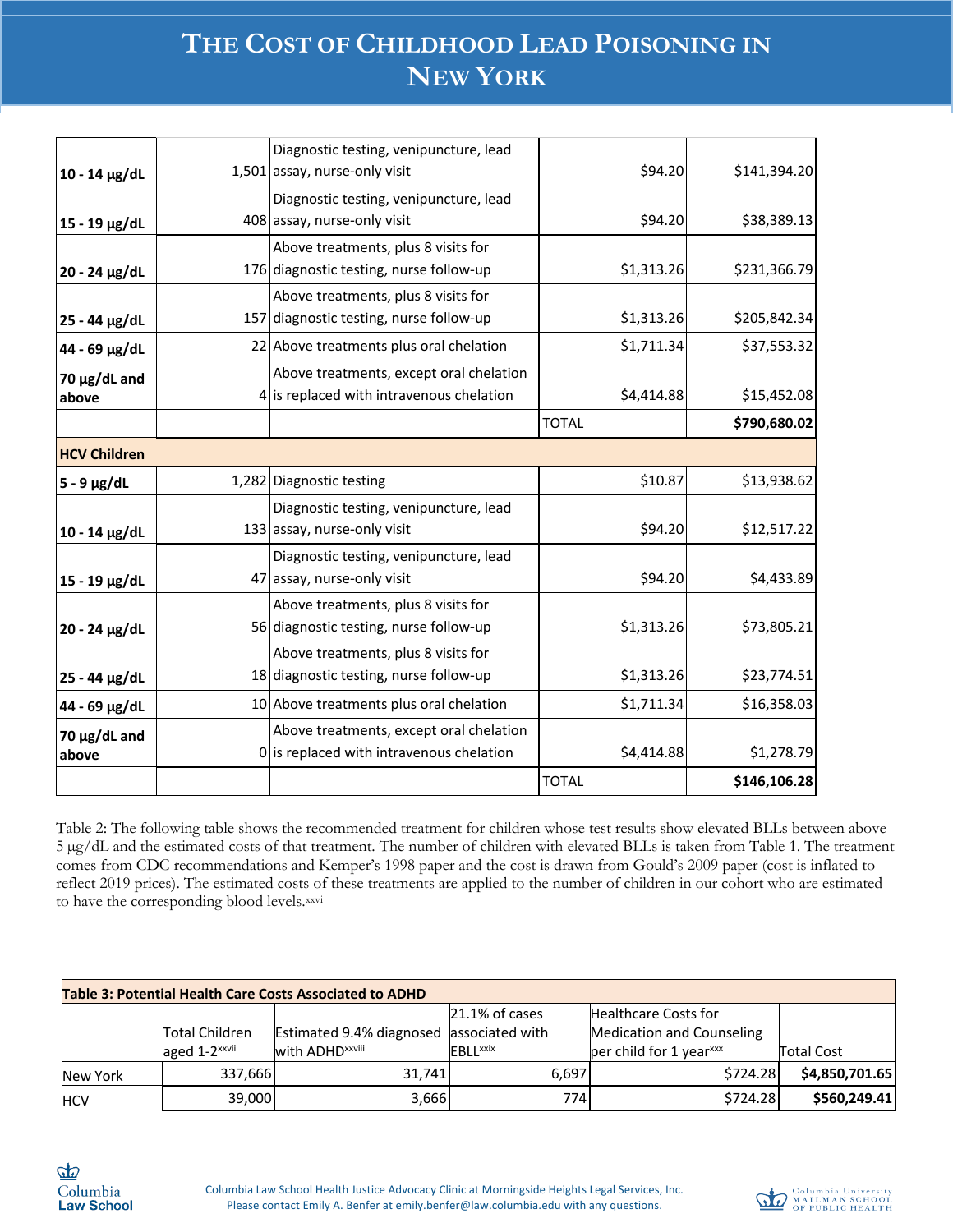Table 3: According to the CDC, 9.4% of children aged 3-17 in the US have been diagnosed with ADHD.xxxi Gould (2009) estimates 21.1% of ADHD cases in children aged 4-15 are associated with elevated BLLs and the cost of medication and counseling for 1 year per child to be \$724.28 (inflated to reflect 2019 cost).xxxii

| <b>Table 4: Potential Parental Work Loss</b> |                         |                                               |                        |                |  |  |
|----------------------------------------------|-------------------------|-----------------------------------------------|------------------------|----------------|--|--|
|                                              | Children with immediate | <b>Children with ADHD medical Parent Work</b> |                        |                |  |  |
|                                              | medical intervention    | <b>Intervention</b>                           | Loss <sup>xxxiii</sup> | Total Cost     |  |  |
| New York                                     | 13.369                  | 6,697                                         | \$152.55               | \$3,061,141.32 |  |  |
| <b>HCV</b>                                   | 1,546                   | 7741                                          | \$152.55               | \$353,905.00   |  |  |

Table 4: According to Gould (2009) the cost of parental work loss is estimated to be \$152.55 (inflated to reflect 2019 cost) per year for every child that has medical treatment due to lead poisoning. This cost was applied to children who received immediate medical attention and ADHD medication and counseling, see Tables 2 and 3 for the calculation of those numbers.

| Table 5: Potential Costs of special education related to lead exposure |                   |             |                                                                                   |  |
|------------------------------------------------------------------------|-------------------|-------------|-----------------------------------------------------------------------------------|--|
|                                                                        | Children with BLL |             | Total cost for 3 years of special education for 20% of                            |  |
|                                                                        | $25+ \mu g/dL$    |             | Cost per year of special education children with blood lead level $25 + \mu g/dL$ |  |
| New York                                                               | 1821              | \$20,432.38 | \$2,233,487.70                                                                    |  |
| <b>HCV</b>                                                             | 28                | \$20,432.38 | \$342,671.79                                                                      |  |

Table 5: Childhood lead exposure is associated with declines in IQ and an associated need for special education. Gould (2009) drawing from Schwartz (1994) estimates that 20% of children with BLLs of 25  $\mu$ g/dL and higher will require special education for an average of 3 years. xxxiv

|                              | <b>Table 6: Potential Reduction in lifetime earnings</b> |                                              |                    |                                 |
|------------------------------|----------------------------------------------------------|----------------------------------------------|--------------------|---------------------------------|
| Blood Lead level in<br>µg/dL | Number of Children in<br>Cohort <sup>xxxv</sup>          | IQ points loss per<br>child <sup>xxxvi</sup> | Value of IQ Points | Total loss of Lifetime Earnings |
| $5 - 9$                      | 11,102                                                   | 2.565                                        | \$58,800.91        | \$652,826,124.17                |
| $10 - 14$                    | 1,501                                                    | 3.90                                         | \$89,404.89        | \$134,196,735.39                |
| $15 - 19$                    | 408                                                      | 5.8                                          | \$132,961.11       | \$54,185,363.70                 |
| $20 - 24$                    | 176                                                      | 5.8                                          | \$132,961.11       | \$23,424,749.54                 |
| $25 - 44$                    | 157                                                      | 6.9                                          | \$158,177.88       | \$24,793,037.77                 |
| 45 - 69                      | 22                                                       | 6.9                                          | \$158,177.88       | \$3,471,025.29                  |
| $70 +$                       |                                                          | 6.9                                          | \$158,177.88       | \$553,622.57                    |
|                              |                                                          |                                              |                    | \$893,450,658.41                |
| <b>HCV</b>                   |                                                          |                                              |                    |                                 |
| Blood Lead level in          | Number of Children in                                    |                                              |                    |                                 |
| µg/dL                        | Cohort                                                   | IQ points loss per child Value of IQ Points  |                    | Total loss of Lifetime Earnings |
| $5 - 9$                      | 1,282                                                    | 2.565                                        | \$58,800.91        | \$75,400,525.10                 |
| $10 - 14$                    | 133                                                      | 3.90                                         | \$89,404.89        | \$11,880,047.12                 |
| $15 - 19$                    | 47                                                       | 5.8                                          | \$132,961.11       | \$6,258,335.45                  |
| $20 - 24$                    | 56                                                       | 5.8                                          | \$132,961.11       | \$7,472,414.61                  |
| $25 - 44$                    | 18                                                       | 6.9                                          | \$158,177.88       | \$2,863,561.98                  |
| 45 - 69                      | 10                                                       | 6.9                                          | \$158,177.88       | \$1,511,960.72                  |
| $70 +$                       | 0                                                        | 6.9                                          | \$158,177.88       | \$45,816.99                     |

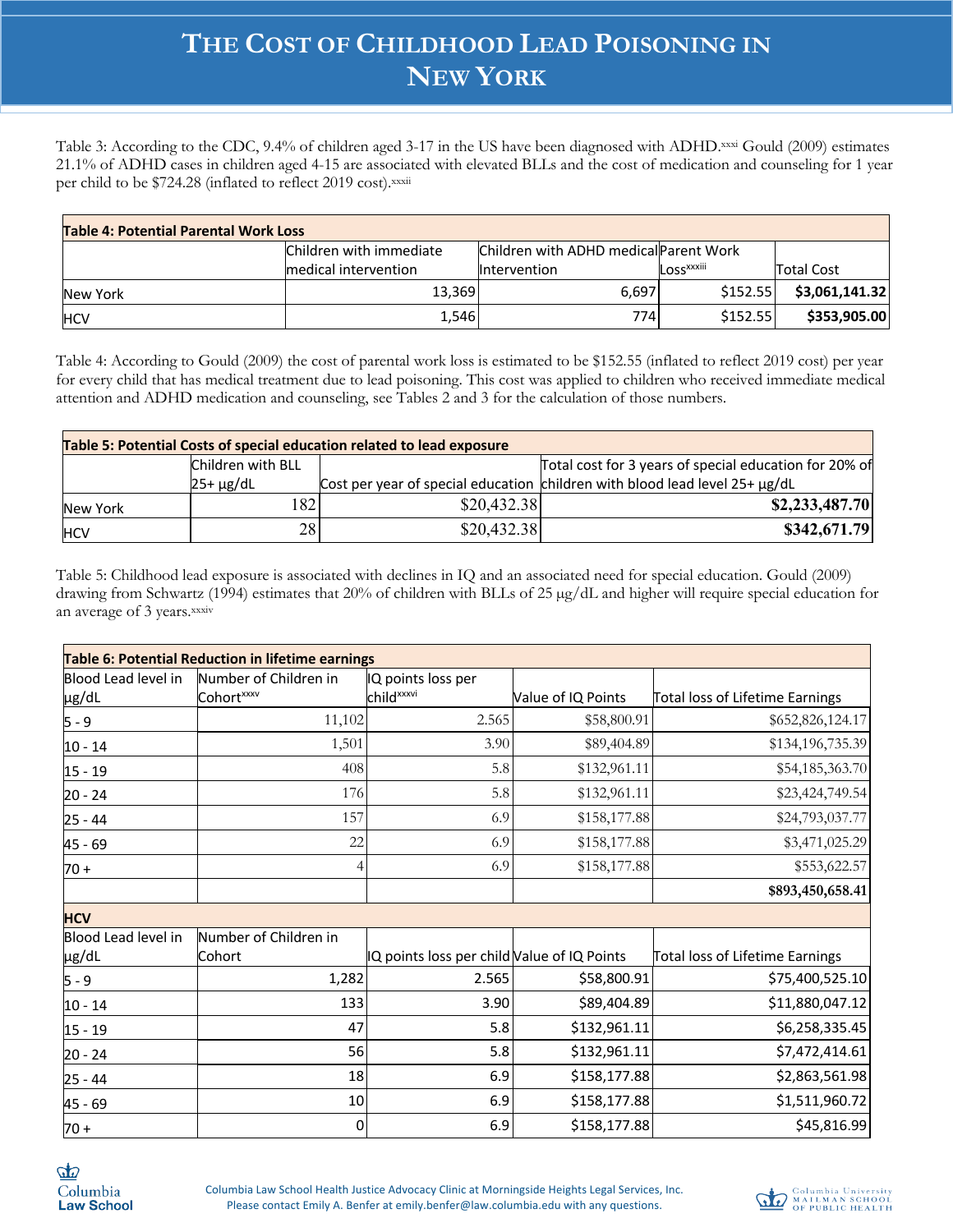|  |  | __<br>$^{\circ}$ 1 nC $_{\circ}$<br>$\sim$<br>− - -<br>,,,<br>. |
|--|--|-----------------------------------------------------------------|

Table 6: The decline in IQ points caused by childhood lead poisoning is correlated to a reduction in a child's lifetime earnings.xxxvii In order to determine the total loss of lifetime earnings, children were divided into groups based on the BLL. The associated decline in IQ points for the groups applies the standard from Gould (2009), with the conservative assumption that all children in the 5-9 µg/dL group tested at 5 µg/dL, and so on. The loss of lifetime earnings is calculated using the standard in Gould (2009), inflated to 2019 costs, assuming each IQ point lost equates to \$22,924.33.xxxviii

| Table 7: Summary of costs associated with lead exposure |                  |                  |                                                                                            |
|---------------------------------------------------------|------------------|------------------|--------------------------------------------------------------------------------------------|
| <b>New York</b>                                         |                  |                  |                                                                                            |
|                                                         | Amount           |                  | Cost to the Taxpayer Description of assumed taxpayer costs                                 |
| Increases in health care                                |                  |                  |                                                                                            |
| <b>Blood Lead Treatment</b>                             | \$790,680.02     |                  | \$711,612.02 Estimated 90% of US children with EBLL are on Medicaid                        |
| Treatment of lead-related<br><b>ADHD</b>                | \$4,850,701.65   |                  | \$4,365,631.49 Estimated 90% of US children with EBLL are on Medicaid                      |
| <b>Parental work loss</b>                               | \$3,061,141.32   |                  | \$190,096.88 Estimated 6.21 estimated income tax                                           |
| Increases in special<br>education                       | \$2,233,487.70   |                  | \$2,233,487.70 Estimated 100% of costs will be through public education                    |
| <b>Reduction in lifetime</b><br>earnings                | \$893,450,658.41 |                  | \$55,483,285.89 Estimated 6.21 estimated income tax                                        |
|                                                         |                  |                  | \$178,690,131.68 Estimated 20% Federal Tax                                                 |
| <b>TOTAL</b>                                            | \$904,386,669.10 | \$241,674,245.64 |                                                                                            |
| <b>HCV</b>                                              |                  |                  |                                                                                            |
|                                                         | Amount           |                  | Cost to the Taxpayer Description of assumed taxpayer costs                                 |
| Increases in health care                                |                  |                  |                                                                                            |
| <b>Blood Lead Treatment</b>                             | \$146,106.28     |                  | Estimated 100% of US children with EBLL in the HCV<br>\$146,106.28 program are on Medicaid |
| Treatment of lead-related                               |                  |                  | Estimated 100% of US children with EBLL in the HCV                                         |
| <b>ADHD</b>                                             | \$560,249.41     |                  | \$560,249.41 program are on Medicaid                                                       |
| <b>Parental work loss</b>                               | \$353,905.00     |                  | \$21,977.50 Estimated 6.21% income tax                                                     |
| Increases in special<br>education                       | \$342,671.79     |                  | \$342,671.79 Estimated 100% of costs will be through public education                      |
| <b>Reduction in lifetime</b><br>earnings                | \$105,432,661.97 |                  | \$6,547,368.31 Estimated 6.21% income tax                                                  |
|                                                         |                  |                  | \$21,086,532.39 Estimated 20% Federal Tax                                                  |
| <b>TOTAL</b>                                            | \$106,835,594.44 | \$28,704,905.68  |                                                                                            |

Table 7: This table is a summary of Tables 1-8. Description of assumed taxpayer burden is drawn from the calculations used in Tracy Swinburn's Economic Impacts of Lead Exposure and Remediation in Michigan (2014).xxxix Tax rates were calculated from the 2019 state individual tax rates for someone who makes \$60,000 a year.xl

 $\boldsymbol{d}$ Columbia **Law School** 

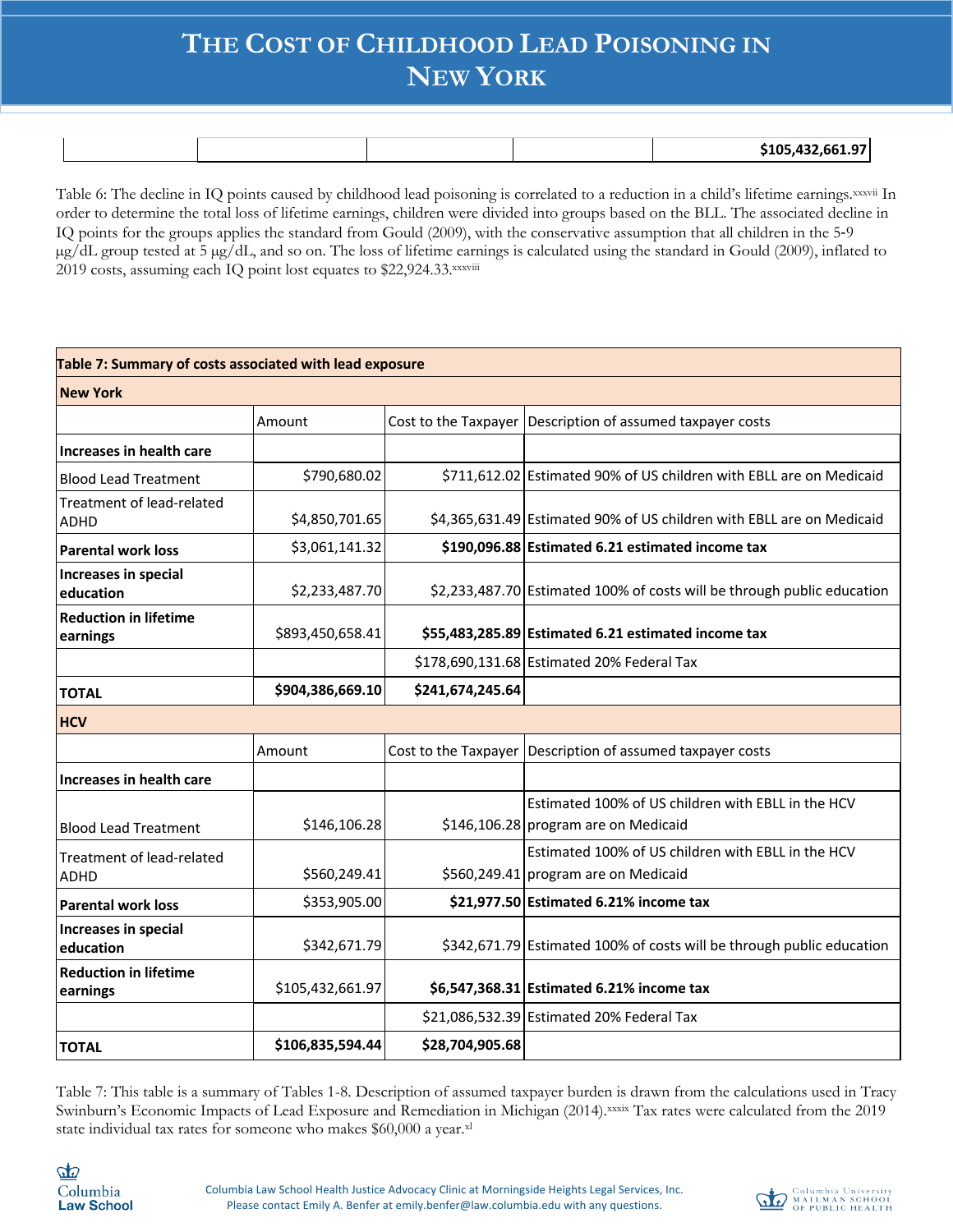iii The calculations in this document were performed by Virginia Morgan, MPH, for the Columbia Law School Health Justice Advocacy Clinic and Morningside Heights Legal Services. In order to determine the annual costs of lead poisoning among children in New York in both the public and private housing market, data was used from the 2014 Centers for Disease Control and Prevention (CDC) report on children tested and confirmed with blood lead levels (BLL) over 5 micrograms per deciliter (µg/dL).

iv In 2011 (NYS) and 2014(NYC), the most recent year for complete CDC data, 13,786 (NYS) and 6,977 (NYC) of the 222,805 (NYS) and 315,787 (NYC) tested children younger than 72 months had BLL above 5 µg/dL (6.19% and 2.21%). (Number of Children Tested and Confirmed BLL's  $\geq 10$  µg/dL by State, Year, and BLL Group, Children < 72 Months Old, (2015), Center for Disease Control and Prevention.

https://www.cdc.gov/nceh/lead/data/Website\_StateConfirmedByYear\_1997\_2014\_01112016.htm). However, not all children are tested for lead. Assuming that these rates of EBLL prevalence apply to all children under 72 months in New York, yields an estimate of 99,924 EBLL children statewide (not including children over 72 months of age). This estimate provides an upper bound for the number of children with BLL over 5 µg/dL, since testing rates are typically higher among higher risk children.

<sup>V</sup> According to the National and State Housing Fact Sheets and Data from the Center on Budget and Policy Priorities, 195,000 children under 5 are part of the New York's HCV program. https://www.cbpp.org/research/housing/national-and-state-housing-fact-sheets-data To calculate the number of children who are estimated to be lead poisoned, we used the an average of the CDC rates in NYS and NYC to determine the prevalence of lead poisoning in the state. Please see **Table 1: Potential Blood Lead Levels** in Appendix

vi According to CDC recommendations and Kemper (1998), the cost (from Gould 2009) for treatment of children with BLL between 10-19 would be \$94.20, the cost for children with BLL between 20-45 would be \$1,313.26, the costs for children with BLL between 44-69 be \$1,711.34, and the costs for children with BLL above 70 would be \$4,414.88. Costs were inflated to reflect 2019 prices. Please see **Table 2: Potential Costs Associated with Immediate Medical Intervention** in Appendix for calculations. Kemper AR. Bordley WC, and Downs SM (1998). "Cost Effectiveness Analysis of Lead Poisoning Screening Strategies Following the 1997 Guidelines of the Center for Disease Control and Prevention." Archives of Pediatric Adolescent Medicine. 152:1202-08. Elise Gould, Childhood Lead Poisoning: Conservative Estimates of the Social and Economic Benefits of Lead Hazard Control, 117 Envtl. Health Persp. 1162–67 (2009).

vii According to the CDC (2016), 9.4% of children aged 3-17 in the US have been diagnosed with ADHD. From https://www.cdc.gov/ncbddd/adhd/data.html. Gould (2009) estimates 21.1% of ADHD cases in children aged 4-15 are associated with elevated BLLs and the cost of medication and counseling for 1 year per child to be \$724.28 (inflated to reflect 2019 cost). Please see **Table 3: Potential Health Care Costs Associated with ADHD** in Appendix.

viii According to Gould's (2009) estimates, parents will lose \$152.55 (inflated to 2019 cost) per year for every child that has medical treatment due to lead poisoning. This cost was applied to children who received immediate medical attention and ADHD medication and counseling. Please see **Table 4: Potential Parental Work Loss**  in Appendix.

<sup>ix</sup> Schwartz (1994) estimates that 20% of children with BLL of 25 µg/dL or above require special education for an average of 3 years.

Schwartz (1994) "Societal Benefits of Reducing Lead Exposure." Environmental Research 66: 105-124. Please see **Table 5: Potential Costs of Special Education Related to Lead Exposure** in Appendix.

<sup>x</sup> These estimates applied the standards established in Lanphear et al (2005) and Gould (2009) to estimate lead-associated IQ loss and lifetime earnings loss for Children 0-5 year olds in 2017. Lanphear BP, Hornung R, Khoury J et al (2005). Low-level environmental lead exposure and children's intellection function: An international pooled analysis. Environmental Health Perspectives 113(7): 849-9 Please see **Table 6: Potential Reduction in Lifetime Earnings** in Appendix.

xi Numbers in this summary are based off the calculations used in Tracy Swinburn's Economic Impacts of Lead Exposure and Remediation in Michigan (2014). Swinburn, Tracy. (June 2014). Economic Impacts of Lead Exposure and Remediation in Michigan. University of Michigan Risk Science Center and the Michigan Network for Children's Environmental Health. Tax rates were calculated based on the state income tax rate for an individual who makes \$60,000 a year.



<sup>&</sup>lt;sub>.</sub><br>According to the American Community Survey and Census Bureau's Population Estimates Program, the total number of housing units in New York built before 1980 is 5,730,020 and the total number of housing units in NYS is 7,302,710 this means 78.46% of housing units were built before 1980. U.S. Census Bureau, American FactFinder, https://factfinder.census.gov/bkmk/table/1.0/en/ACS/17\_5YR/S2504/0400000US36 (using 2013-2017 American Community Survey 5-Year Estimates).

<sup>&</sup>lt;sup>ii</sup> According to the American Community Survey and Census Bureau's Population Estimates Program, the total number of occupancies of families with a child under 6 in New York is 802,741. U.S. Census Bureau, American FactFinder, https://factfinder.census.gov/bkmk/table/1.0/en/ACS/17\_5YR/S2501/0400000US36 (using 2013- 2017 American Community Survey 5-Year Estimates). By applying 78.46% to 802,741 families, we can estimate that there are 629,865 housing units that have children under 6 and potential lead-based paint hazards.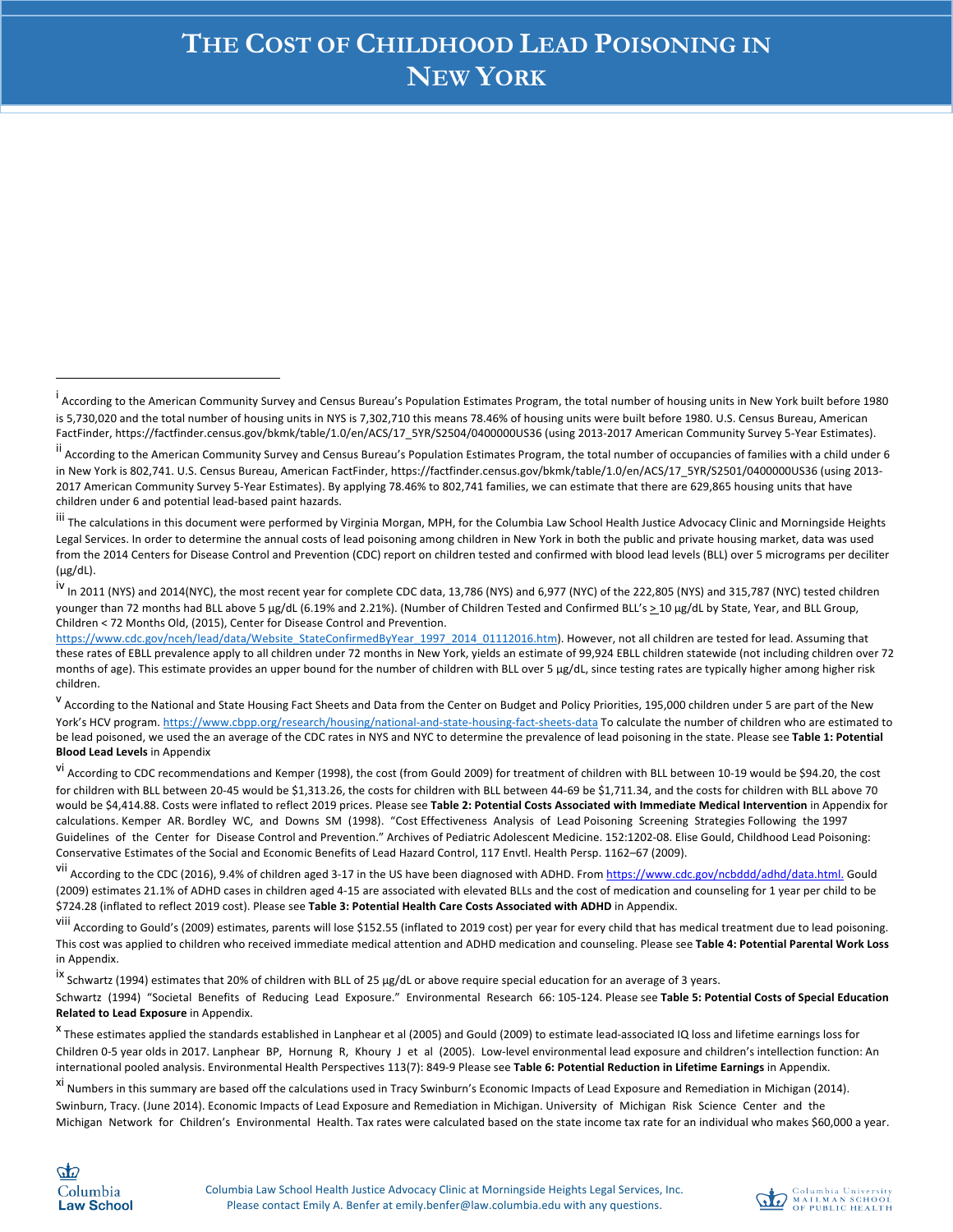Loughead, Katherine, March 2019, State Individual Income Tax Rates and Brackets for 2019. https://taxfoundation.org/state-individual-income-tax-rates-brackets-2019/

xii According to Altarum's VALUE of Lead Prevention Calculator New York's estimated burden is \$6.4 billion with 28,820 children in their cohort of children born in 2019 with BLL of 2 µg/dL or greater. From http://valueofleadprevention.org/calculations.php?state=New%20York

xiii In 2011 (NYS) and 2014(NYC), the most recent year for complete CDC data, 13,786 (NYS) and 6,977 (NYC) of the 222,805 (NYS) and 315,787 (NYC) tested children younger than 72 months had BLL above 5 µg/dL (6.19% and 2.21%). (Number of Children Tested and Confirmed BLL's  $\geq 10$  µg/dL by State, Year, and BLL Group, Children < 72 Months Old, (2015), Center for Disease Control and Prevention.

https://www.cdc.gov/nceh/lead/data/Website\_StateConfirmedByYear\_1997\_2014\_01112016.htm). However, not all children are tested for lead. Assuming that these rates of EBLL prevalence apply to all children under 72 months in New York, yields an estimate of 99,924 EBLL children statewide (not including children over 72 months of age). This estimate provides an upper bound for the number of children with BLL over 5 µg/dL, since testing rates are typically higher among higher risk children.

xiv According to the National and State Housing Fact Sheets and Data from the Center on Budget and Policy Priorities, 195,000 children under 5 are part of the New York's HCV program. https://www.cbpp.org/research/housing/national-and-state-housing-fact-sheets-data To calculate the number of children who are estimated to be lead poisoned, we used the CDC rate of 6.19% (NYS) and 2.21% (NYC) to determine the prevalence of lead poisoning in the state. Please see **Table 1: Potential Blood Lead Levels** in Appendix

<sup>XV</sup> Current HUD regulations only require an ineffective "visual" assessment of lead hazards before approving units for occupancy by children in the HCV program and project-based Section 8 receiving less than \$5,000. Scientists and doctors, including HUD Secretary Ben Carson, agree that visual assessments alone fail to identify lead dust and lead-dirt, which are the primary sources of lead poisoning. Thus, due to the shortcomings of visual assessments, we assume that HCV housing units do not have a higher probability of being lead-safe than the general housing stock.

xvi According to CDC recommendations and Kemper (1998), the cost (from Gould 2009) for treatment of children with BLL between 10-19 would be \$94.20, the cost for children with BLL between 20-45 would be \$1,313.26, the costs for children with BLL between 44-69 be \$1,711.34, and the costs for children with BLL above 70 would be \$4,414.88. Costs were inflated to reflect 2019 prices. Please see **Table 2: Potential Costs Associated with Immediate Medical Intervention** in Appendix for calculations. Kemper AR. Bordley WC, and Downs SM (1998). "Cost Effectiveness Analysis of Lead Poisoning Screening Strategies Following the 1997 Guidelines of the Center for Disease Control and Prevention." Archives of Pediatric Adolescent Medicine. 152:1202-08. Elise Gould, Childhood Lead Poisoning: Conservative Estimates of the Social and Economic Benefits of Lead Hazard Control, 117 Envtl. Health Persp. 1162–67 (2009).

xvii According to the CDC (2016), 9.4% of children aged 3-17 in the US have been diagnosed with ADHD. From https://www.cdc.gov/ncbddd/adhd/data.html. Gould (2009) estimates 21.1% of ADHD cases in children aged 4-15 are associated with elevated BLLs and the cost of medication and counseling for 1 year per child to be \$724.28 (inflated to reflect 2019 cost). Please see **Table 3: Potential Health Care Costs Associated with ADHD** in Appendix.

xviii According to Gould's (2009) estimates, parents will lose \$152.55 (inflated to 2019 cost) per year for every child that has medical treatment due to lead poisoning. This cost was applied to children who received immediate medical attention and ADHD medication and counseling. Please see **Table 4: Potential Parental Work Loss**  in Appendix.

xix Schwartz (1994) estimates that 20% of children with BLL of 25 µg/dL or above require special education for an average of 3 years.

Schwartz (1994) "Societal Benefits of Reducing Lead Exposure." Environmental Research 66: 105-124. Please see **Table 5: Potential Costs of Special Education Related to Lead Exposure** in Appendix.

xx These estimates applied the standards established in Lanphear et al (2005) and Gould (2009) to estimate lead-associated IQ loss and lifetime earnings loss for Children 0-5 year olds in 2017. Lanphear BP, Hornung R, Khoury J et al (2005). Low-level environmental lead exposure and children's intellection function: An international pooled analysis. Environmental Health Perspectives 113(7): 849-9 Please see **Table 6: Potential Reduction in Lifetime Earnings** in Appendix.

xxi Numbers in this summary are based off the calculations used in Tracy Swinburn's Economic Impacts of Lead Exposure and Remediation in Michigan (2014).

Swinburn, Tracy. (June 2014). Economic Impacts of Lead Exposure and Remediation in Michigan. University of Michigan Risk Science Center and the Michigan Network for Children's Environmental Health. Tax rates were calculated based on the state income tax rate for an individual who makes \$60,000 a year. Loughead, Katherine, March 2019, State Individual Income Tax Rates and Brackets for 2019. https://taxfoundation.org/state-individual-income-tax-rates-brackets-2019/

xxii HUD estimates the cost of a risk assessment for a single-family housing unit is \$700. HUD estimates the cost of a risk assessment for a multi-family housing unit is \$450. These cost estimates were applied to the total number of housing units that have children under 6 and potential lead-based paint hazards that was calculated in footnote 10. Office of Lead Hazard Control and Healthy Homes, U.S. Dep't of Housing and Urban Development, Economic Analysis of the Proposed Rule on Leadbased Paint: Requirements for Notification, Evaluation and Reduction of Lead-Based Paint Hazards in Federally Owned Residential Property and Housing Receiving Federal Assistance; Response to Elevated Blood Lead Levels 18 tbl.3 (Aug. 10, 2016). Please see **Table 8: Potential Costs of Risk Assessment** in appendix.

xxiii Number of Children Tested and Confirmed BLL's > 10 μg/dL by State, Year, and BLL Group, Children < 72 Months Old, (2015), Center for Disease Control and Prevention. https://www.cdc.gov/nceh/lead/data/Website\_StateConfirmedByYear\_1997\_2014\_01112016.htm

xxiv Kemper (1998) "Cost Effectiveness Analysis of Lead Poisoning Screening Strategies Following the 1997 Guidelines of the Center for Disease Control and Prevention." Archives of Pediatric Adolescent Medicine. 152:1202-08.

xxv Elise Gould, Childhood Lead Poisoning: Conservative Estimates of the Social and Economic Benefits of Lead Hazard Control, 117 Envtl. Health Persp. 1162–67 (2009). Cost inflated to represent 2019 costs.

xxvi Kemper (1998) "Cost Effectiveness Analysis of Lead Poisoning Screening Strategies Following the 1997 Guidelines of the Center for Disease Control and Prevention." Archives of Pediatric Adolescent Medicine. 152:1202-08.

xxvii The number of children in our cohort is taken from the CDC and divided by 6 to create a cohort of children aged 1-2. Number of Children Tested and Confirmed BLL's > 10 µg/dL by State, Year, and BLL Group, Children < 72 Months Old (2015), From

https://www.cdc.gov/nceh/lead/data/Website\_StateConfirmedByYear\_1997\_2014\_01112016.htm.

Columbia Law School Health Justice Advocacy Clinic at Morningside Heights Legal Services, Inc. Please contact Emily A. Benfer at emily.benfer@law.columbia.edu with any questions.